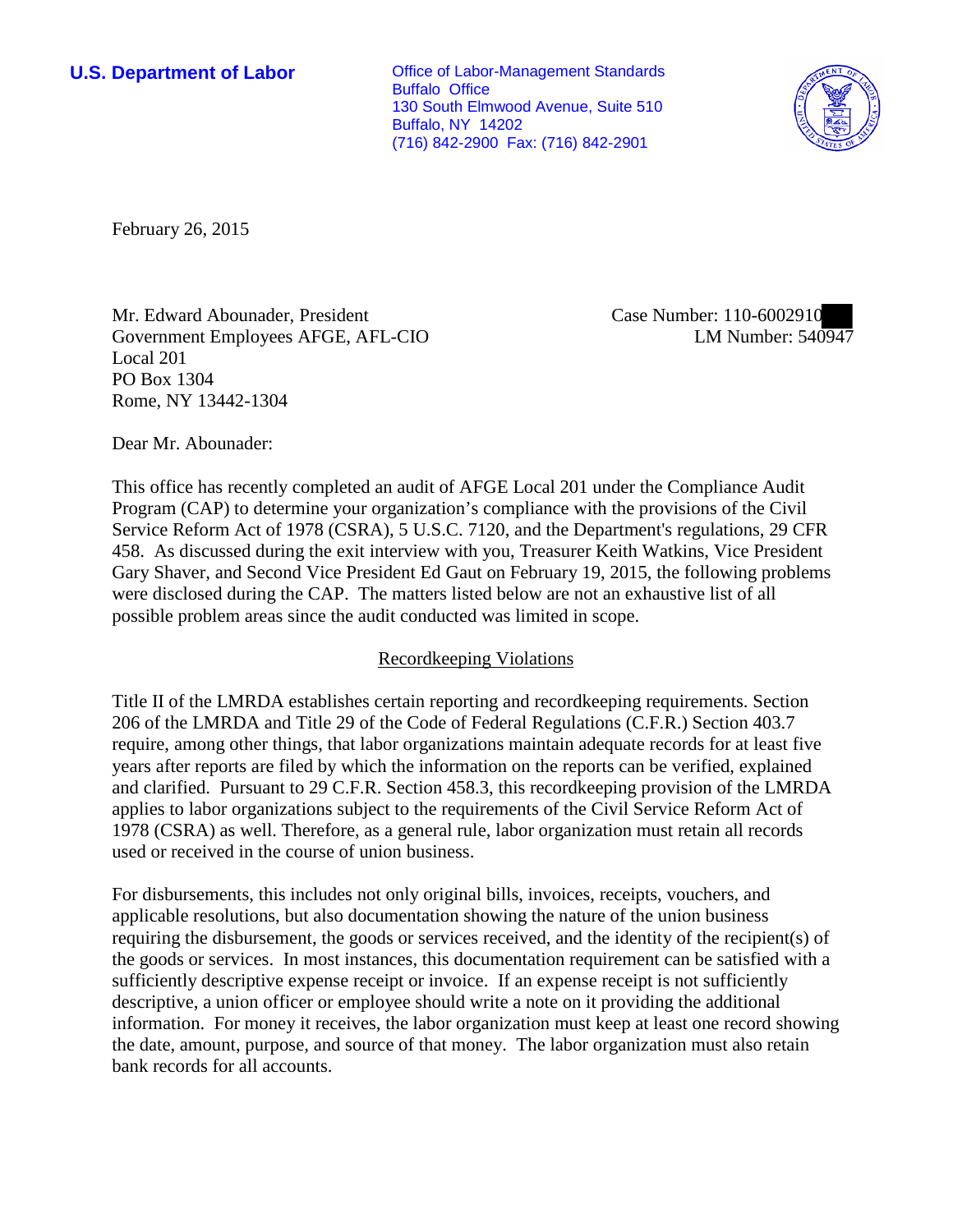The audit of Local 201's 2014 records revealed the following recordkeeping violations:

1. General Expenses

Local 201 did not retain adequate documentation for many debit card expenses incurred by union officers in 2014, totaling over \$1,100. For example, in the month of October 2014 there were several travel related charges for which there were no receipts or supporting documentation. Common monthly debit card expenses included office supplies, union travel expenses, postage, and meal expenses. Several receipts were not maintained in union records to support such charges. All original receipts must be maintained containing the name of the person making the purchase and the nature of the purchase.

As previously noted above, labor organizations must retain original receipts, bills, and vouchers for all disbursements. The president and treasurer of your union, who are required to sign your union's LM report, are responsible for properly maintaining union records.

2. Meal Expenses

Local 201 did not require officers and employees to submit itemized receipts for meal expenses totaling at least \$385. The union must maintain itemized receipts provided by restaurants to officers and employees. These itemized receipts are necessary to determine if such disbursements are for union business purposes and to sufficiently fulfill the recordkeeping requirement of LMRDA Section 206.

Local 201 records of meal expenses did not always include written explanations of union business conducted or the names and titles of the persons incurring the restaurant charges. For example, in the month of August 2014 there were several restaurant charges for which there were no receipts or supporting documentation. Most of these meal expenses were charged on the union's debit card. These meal expenses included meetings of various union committees or food purchased for meetings with persons involved with union matters. Union records of meal expenses must include written explanations of the union business conducted and the full names and titles of all persons who incurred the restaurant charges. Also, the records retained must identify the names of the restaurants where the officers or employees incurred meal expenses.

3. Receipt Sources not Recorded

Entries in Local 201's receipts journal reflect the date the union deposited money, but not the source of the money. Union receipts records must include an adequate identification of all money the union receives. The records should show the date and amount received, and the source of the money. The date of receipt is required to verify, explain, or clarify amounts required to be reported in Statement B (Receipts and Disbursements) of the/LM-3.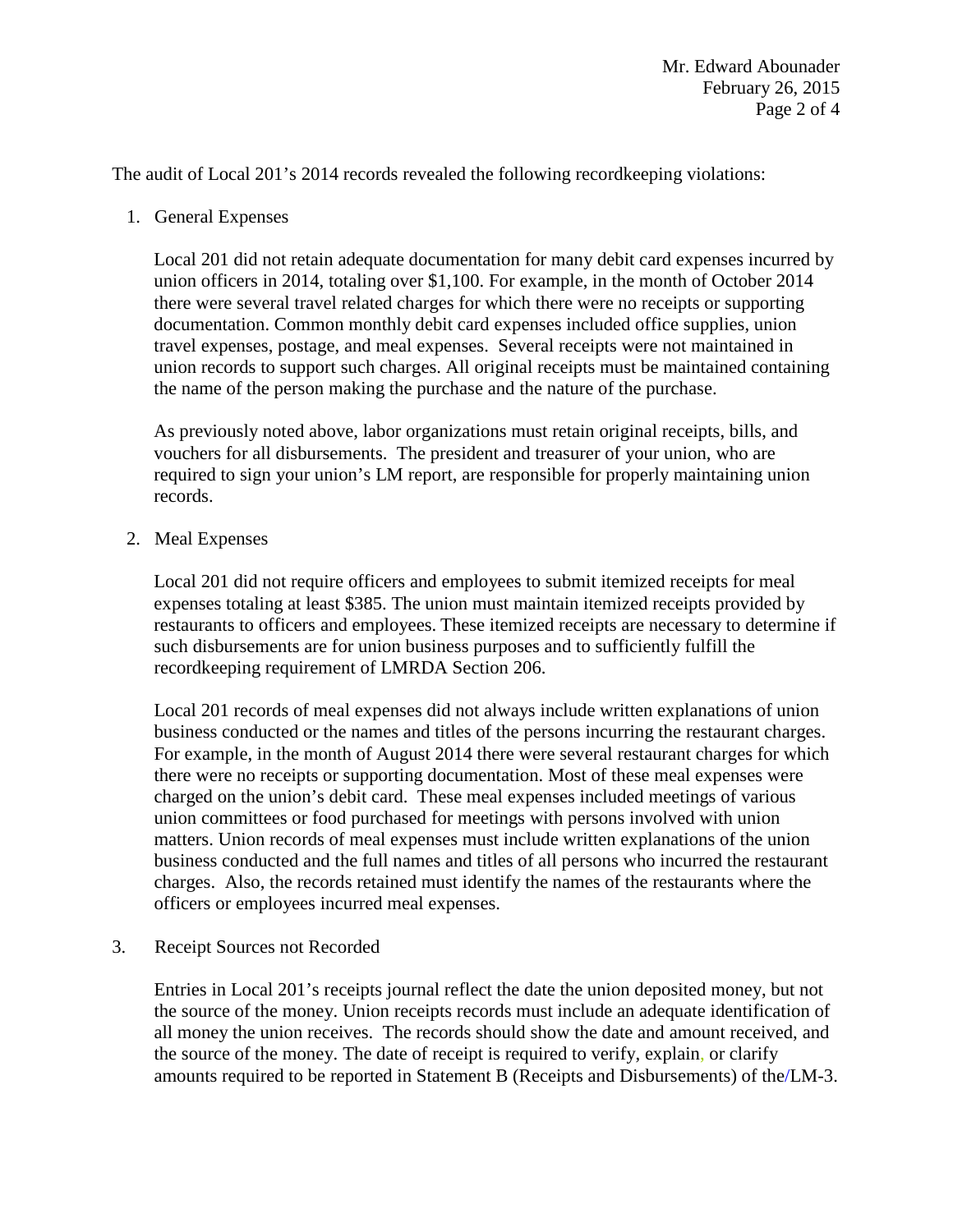Further the source of the receipts is necessary for reporting accurately the total receipts for each category in Items 38 through 43.

Based on your assurance that Local 201 will retain adequate documentation in the future, OLMS will take no further enforcement action at this time regarding the above violations.

## Reporting Violations

Pursuant to 29 C.F.R., Section 458.3, the reporting requirement under 29 C.F.R. Section 403.2 (see Section 201(b) of the Labor-Management Reporting and Disclosure Act (LMRDA)) is made applicable to labor organizations subject to the requirements of the CSRA. This provision requires labor organizations to file annual financial reports that accurately disclose their financial condition and operations. The audit disclosed a violation of this requirement. The Labor Organization Annual Report (Form LM-3) filed by Local 201 for the fiscal year ended December 31, 2013, was deficient in the following areas:

1. Disbursements to Officers

Local 201 did not include any payments to officers totaling at least \$10,000 in Item 24 (All Officers and Disbursements to Officers). For example, direct reimbursements to officers as well as debit card charges made by officers that included categories such as meals, travel, and fuel, were not reported in Item 24. It appears the union erroneously reported these payments in Item 48 (Office and Administrative Expense).

The union must report most direct disbursements to Local 201 officers and some indirect disbursements made on behalf of its officers in Item 24. A "direct disbursement" to an officer is a payment made to an officer in the form of cash, property, goods, services, or other things of value. See the instructions for Item 24 for a discussion of certain direct disbursements to officers that do not have to be reported in Item 24. An "indirect disbursement" to an officer is a payment to another party (including a credit card company) for cash, property, goods, services, or other things of value received by or on behalf of an officer. However, indirect disbursements for temporary lodging (such as a union check issued to a hotel) or for transportation by a public carrier (such as an airline) for an officer traveling on union business should be reported in Item 48 (Office and Administrative Expense).

2. Savings Account Reported as an Other Asset

Local 201 improperly included the value of a savings account as an Other Asset in Statement A (Assets and Liabilities). For LM reporting purposes, OLMS considers a savings account to be cash.